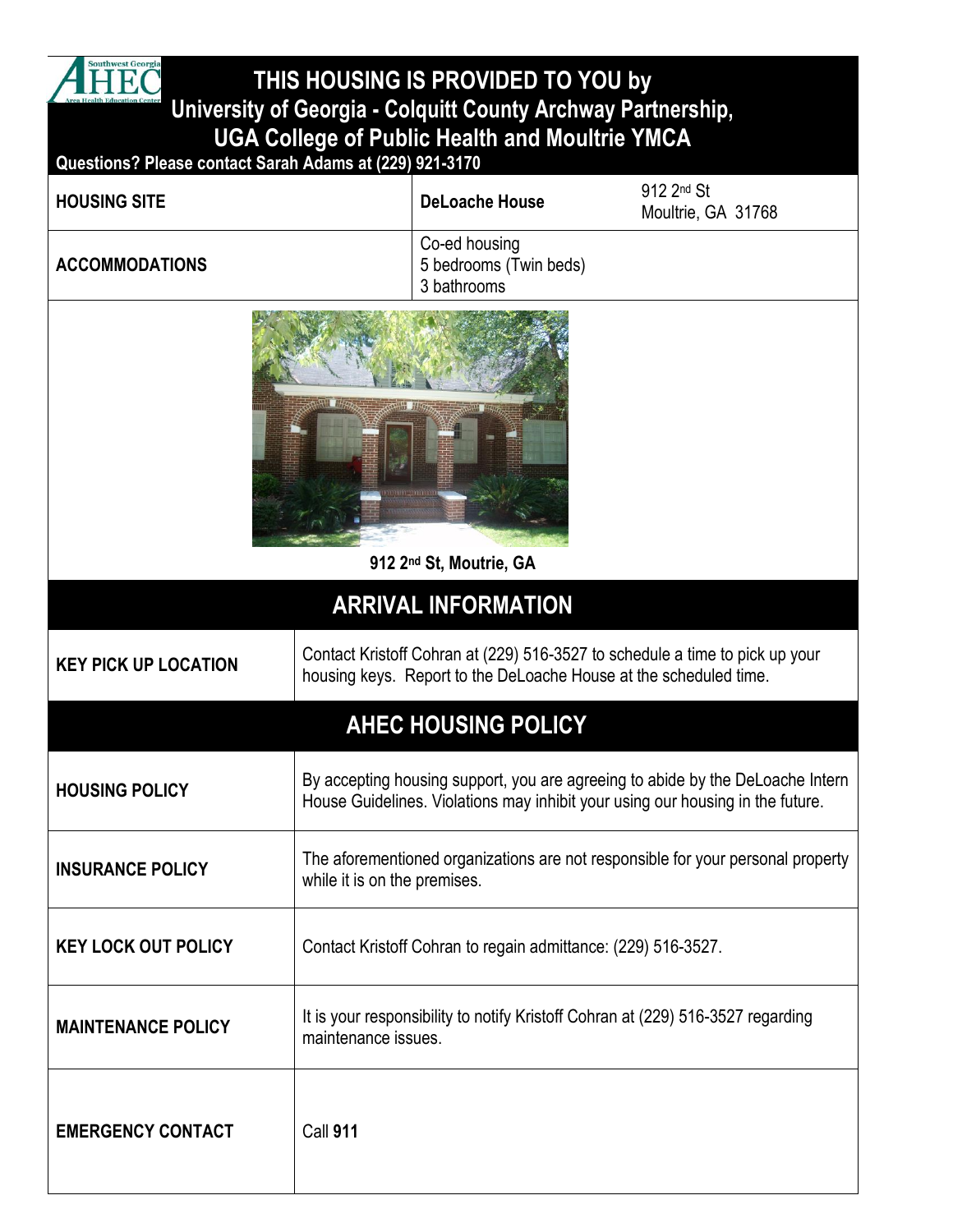## **HOUSE RULES**

- No smoking
- No candles
- No pets allowed
- No sleep over guest allowed without permission
- No door and wall decorations allowed
- No curtains or drapes allowed to be hung
- Do not move the furniture from room to room
- Do not move from your assigned room
- Keep all exterior doors locked while residing in the house. This is for your safety as well as that of you housemates.
- $\blacksquare$  Have ecologically sustainable habits (including minimizing water use, recycling, and unplugging unused electrical appliances)
- YMCA and/or Deloache trust may enter any room for safety, improvements, maintenance checks, or in case of an emergency
- Respect quiet hours: Sunday –Thursday 10:00 PM- 8AM
- Fiday and Saturday 1:00 AM-9:00 AM

| <b>WHAT TO KNOW BEFORE YOU ARRIVE</b> |                                                                                                                                                                                                                                                                                                                                                                   |                                                                                         |  |
|---------------------------------------|-------------------------------------------------------------------------------------------------------------------------------------------------------------------------------------------------------------------------------------------------------------------------------------------------------------------------------------------------------------------|-----------------------------------------------------------------------------------------|--|
| <b>WHAT TO BRING</b>                  | all linens for double bed (sheet &<br>pillows; comforter provided)<br>towels and washcloths<br>■ toiletry items<br>■ toilet paper, paper towels, napkins<br>hangers                                                                                                                                                                                               | cell phone<br>laptop<br>laundry detergent<br>■ food and beverages                       |  |
| <b>APPLIANCES PROVIDED</b>            | ■ washer and dryer<br>refrigerator/freezer<br>stove/oven<br>microwave<br>dishwasher                                                                                                                                                                                                                                                                               | • toaster<br>coffee maker<br>iron/ironing board<br>п<br>swifter                         |  |
| <b>SUPPLIES PROVIDED</b>              | pots, pans & cookie sheet<br>$\blacksquare$ dishes<br>glasses<br>eating utensils                                                                                                                                                                                                                                                                                  | ■ serving utensils<br>pasta strainer<br>hot mats<br>$\blacksquare$<br>cleaning supplies |  |
| <b>SERVICES PROVIDED</b>              | ■ Wireless internet access<br>Basic cable<br>• Landline phone for local calls<br>• You are responsible for cleaning up after yourself. Please be courteous to<br>your roommates and keep your belongings picked up.                                                                                                                                               |                                                                                         |  |
| THINGS TO DO & AREA INFORMATION       |                                                                                                                                                                                                                                                                                                                                                                   |                                                                                         |  |
| <b>AREA INFORMATION</b>               | ❖ Area Information: Moultrie- Colquitt County Chamber of Commerce:<br>http://www.moultriechamber.com<br>Moultrie Newspaper: http://moultrieobserver.com<br>❖ Things to do in Moultrie:<br>http://www.americantowns.com/ga/moultrie-things-to-do<br>❖ Southwest GA News: http://www.mysouthwestga.com<br>Fitness Facilities: YMCA http://www.moultrieymca.org/Home |                                                                                         |  |